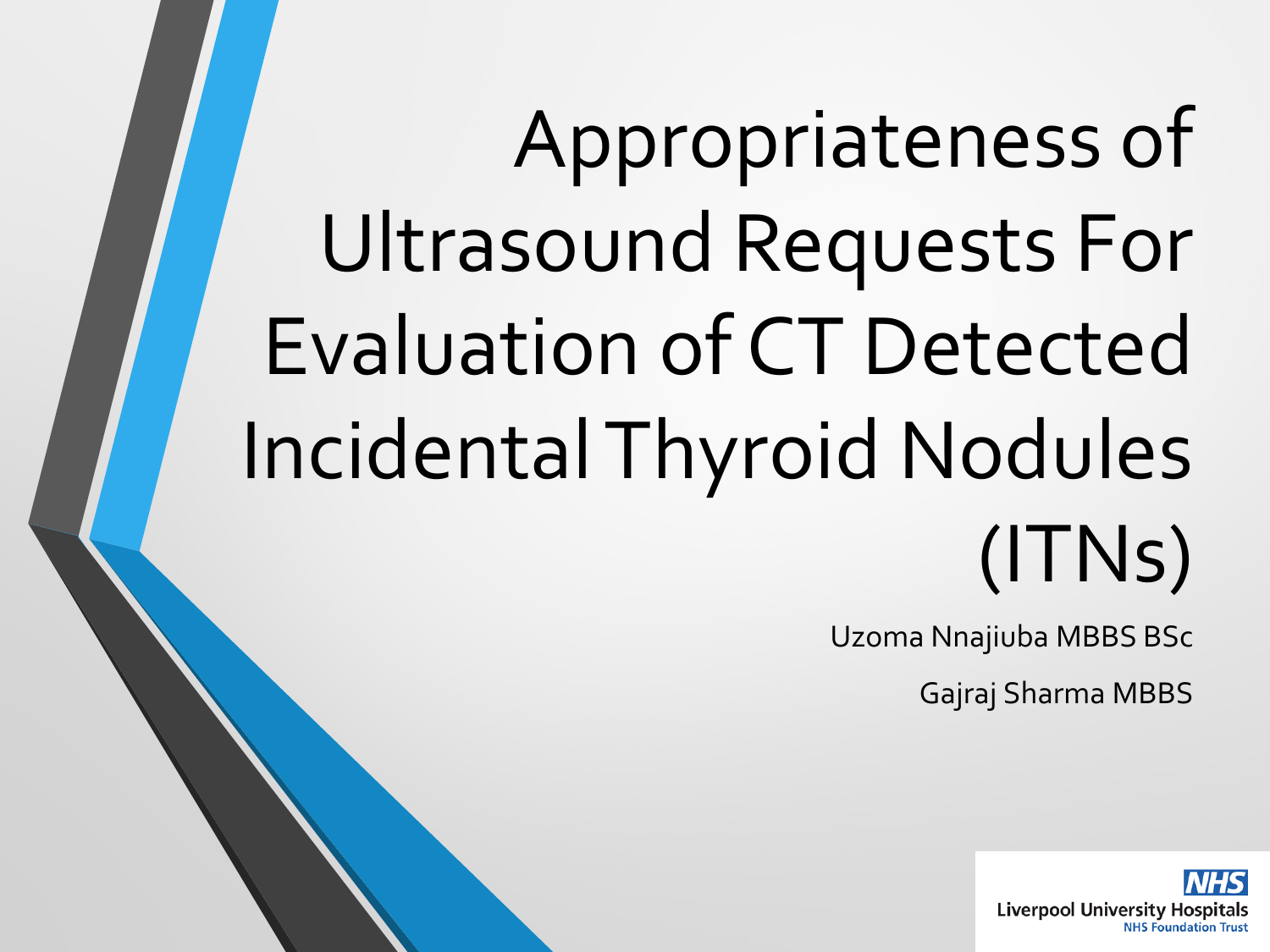### Introduction

- Thyroid cancers are generally indolent. In 340 patient observed over a 10 year period Ito et al. found no cancer deaths and nodal mets in only 3% of patient over 10 years.<sup>1</sup>
- At our hospital we observed a high volume of US requests for evaluation of CT detected ITNs potentially leading to repeat FNA and diagnostic hemithyroidectomy for ultimately benign lesions.
- We therefore sought to review the appropriateness of referrals using the best available guidance, namely the 2015 ACR White Paper for Incidental Thyroid nodules<sup>2</sup> and the 2014 BTA Guidelines for Management of Thyroid Cancer <sup>3</sup> (see overleaf)

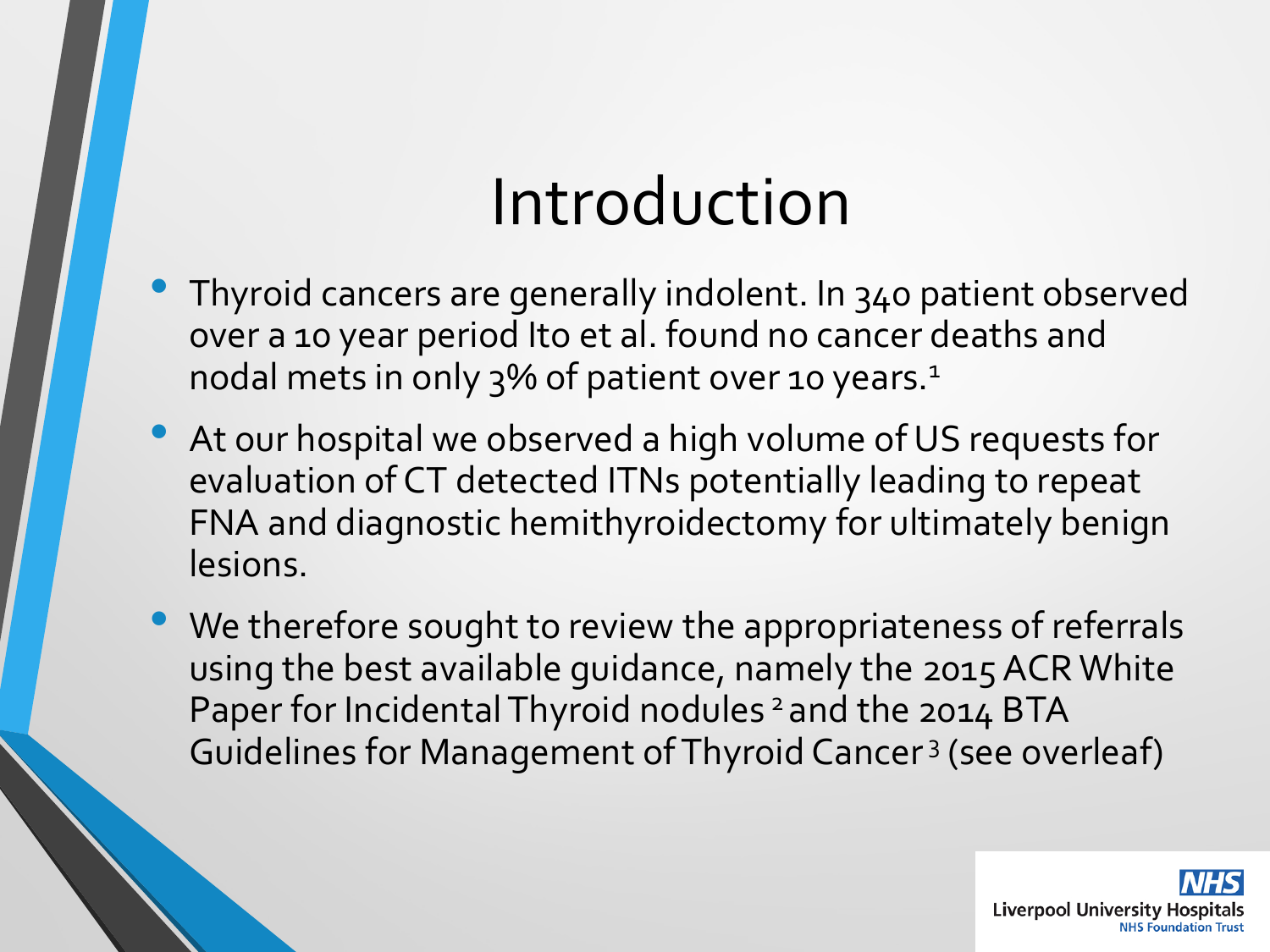# Criteria for US follow-up of CT Detected ITNs

#### **ACR2**

<35 years old, Nodule ≥ 1cm

>35 years old, Nodule ≥ 1.5cm

Suspicious features on CT or MRI

- Abnormal LN (Cystic, Ca<sup>2+</sup>, >1cm or 1.5cm JD)
- Local invasion
- Lung metastases

#### **BTA3**

No statistically significant CT indicators of malignancy. ITNs should undergo *clinical evaluation* unless suspicious findings on CT:

- **Extracapsular extension**
- Tracheal invasion
- Suspicious lymph node

*Consider clinical RFs such as FHx, H&N Radiation, vocal cord palsy etc.*

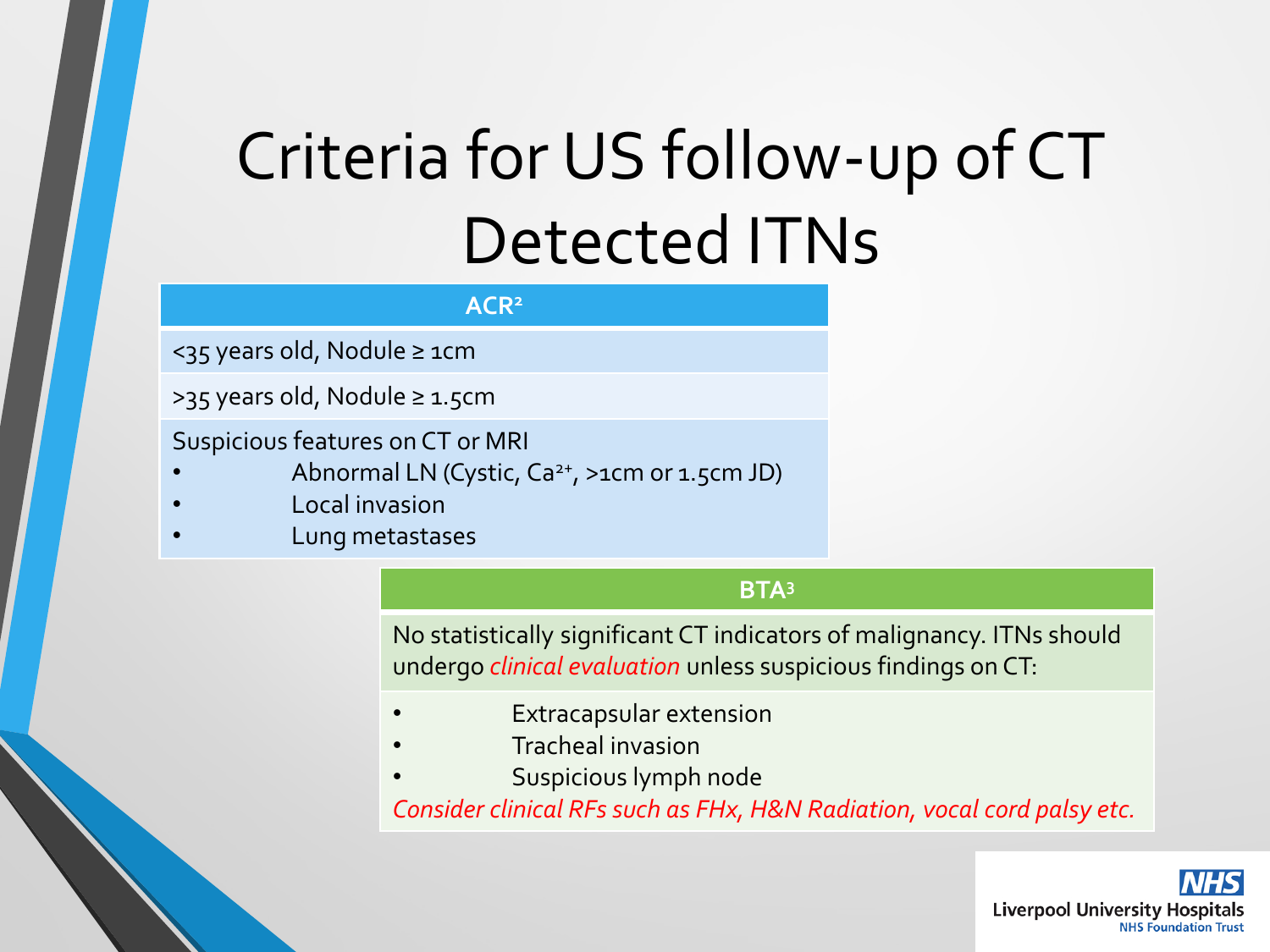## Methods

A search was performed on the hospital RIS for US referrals generated from CT studies between 01/01/17 and 01/01/20. The referral was deemed appropriate if:

- 1. CT appearances were suspicious by the ACR criteria.
- 2. CT appearances were suspicious by the BTA criteria.
- 3. Patient had systemic cancer symptoms.
- 4. Other valid indication not otherwise specified as agreed by Consultant Radiologist with Head and Neck subspecialty interest.

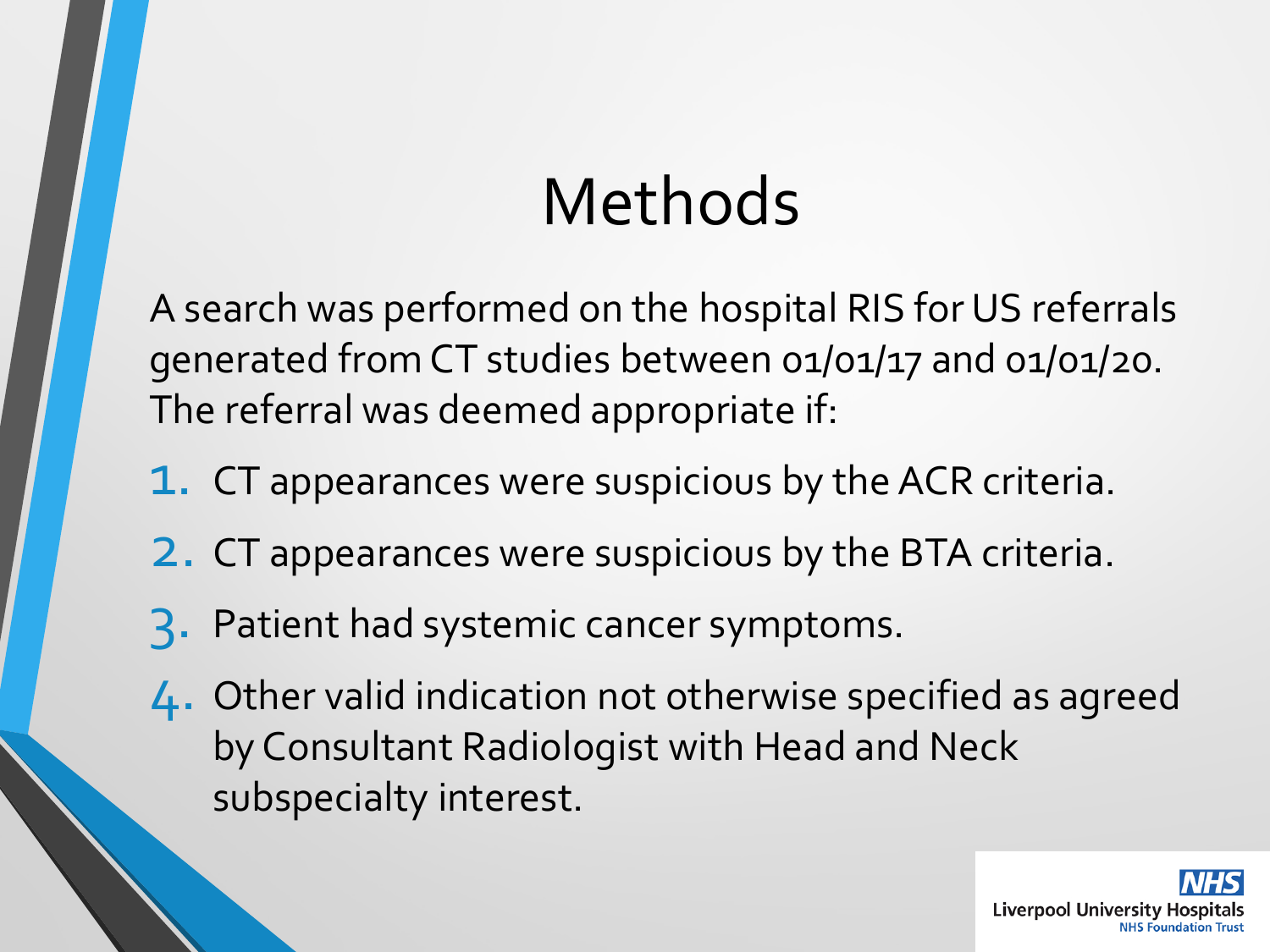### Data Points Collected

- •Nodule or goitre?
- •US follow-up suggested by radiologist?
- •Size of nodule
- •Suspicious features as defined by ACR
- •Suspicious features as defined by BTA
- •Systemic cancer symptoms
- •Atypical for other reason not otherwise specified?
- •FNA performed? (surrogate for U3 or greater)
- •Histology?

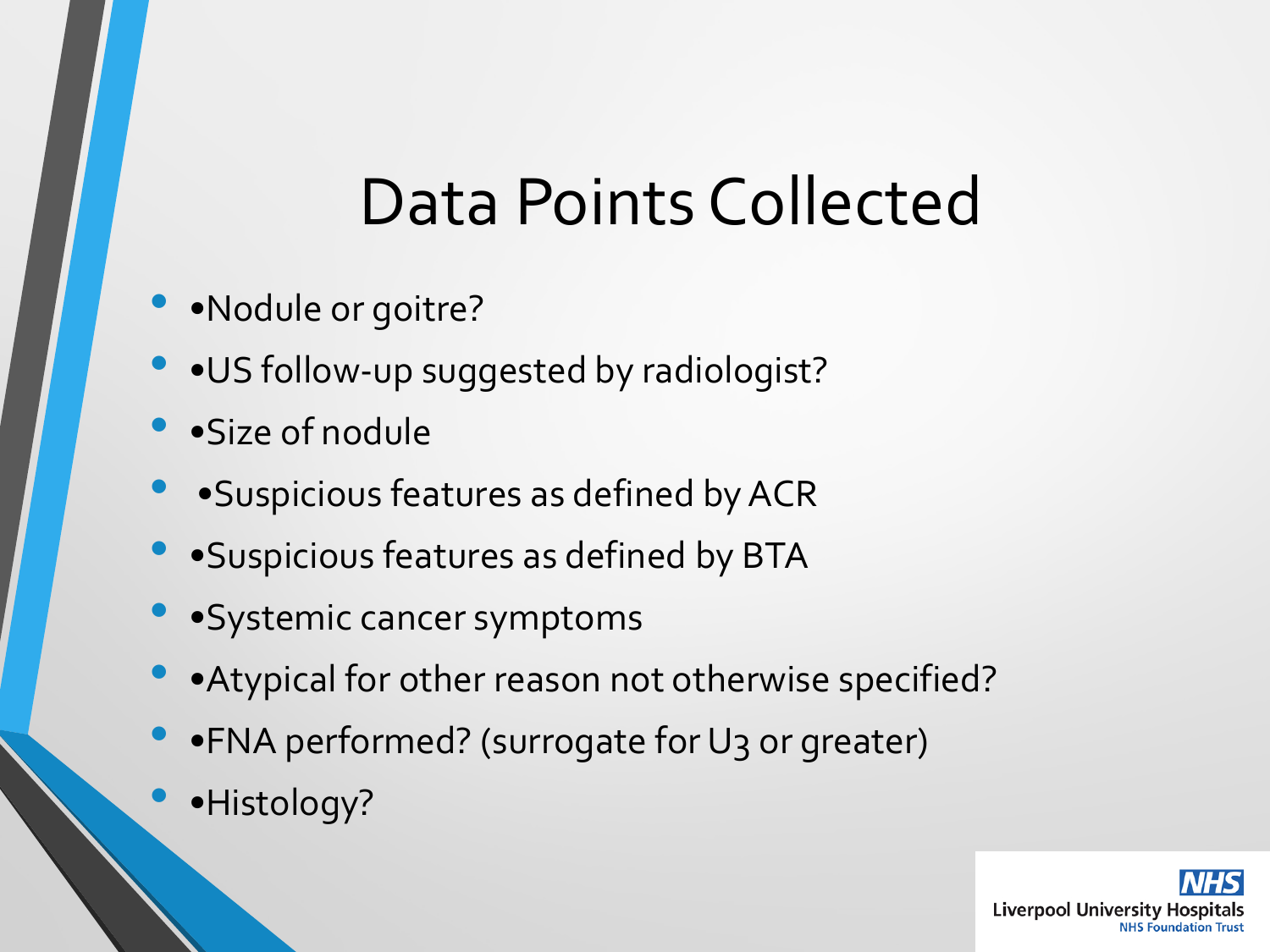#### Results



**Nodule** Goitre Low attenuation change Multiple nodules





\* ACR criteria **or** BTA criteria or Atypical for other reason **or** Indication for CT scan could be thyroid related **or** Systemic cancer symptoms



**NHS Liverpool University Hospitals NHS Foundation Trust**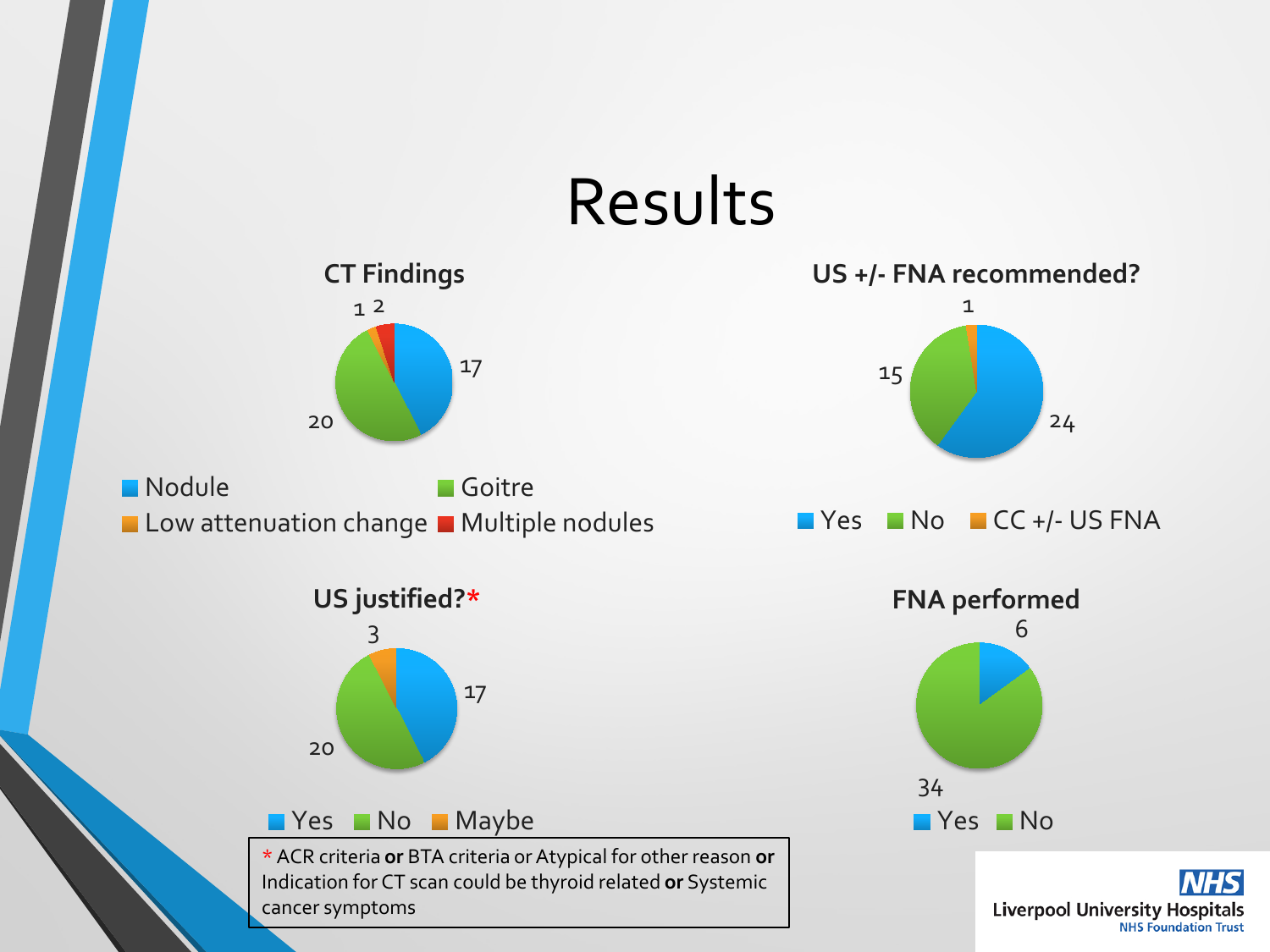

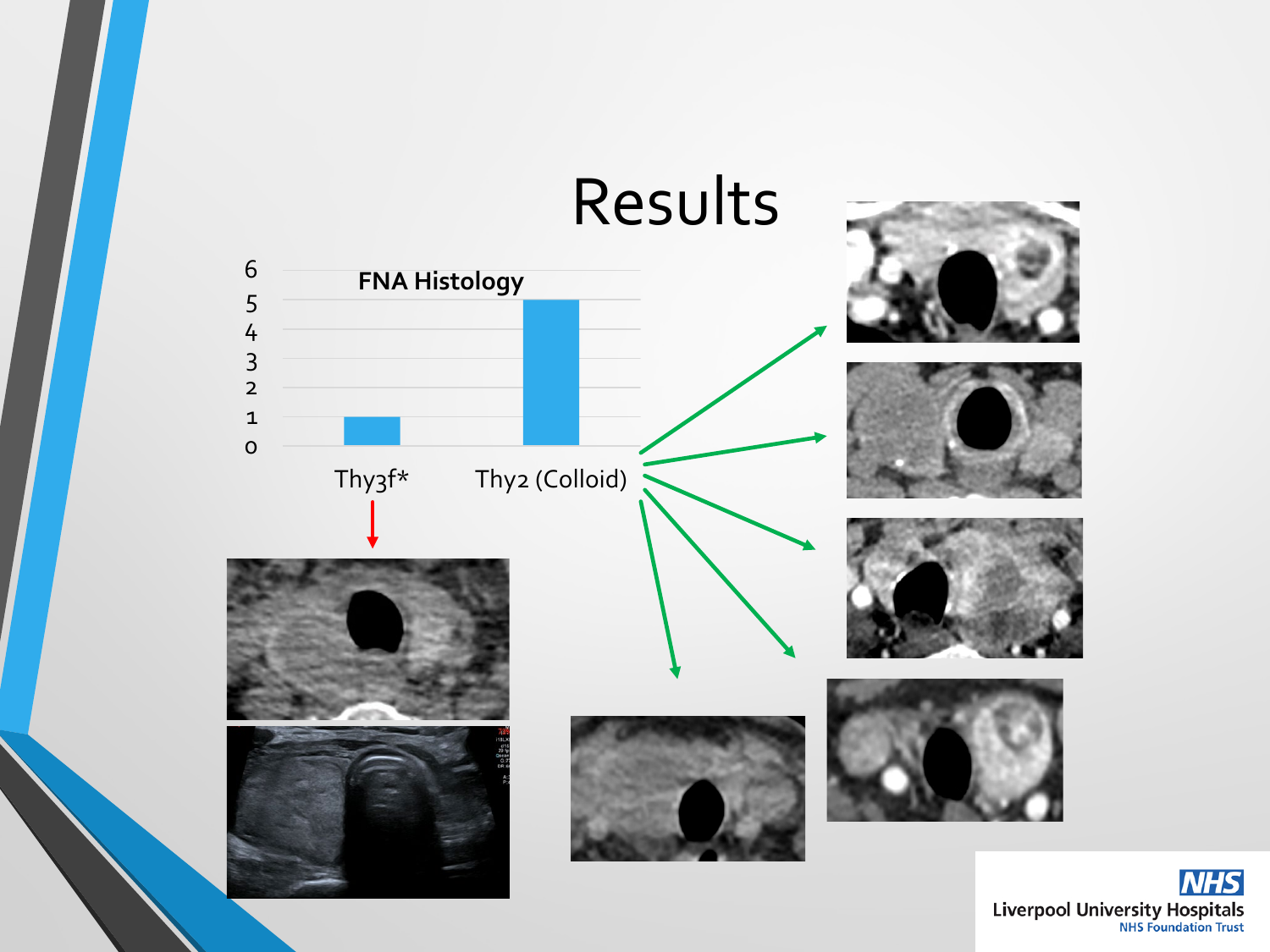#### Discussion & Take Homes

- 20/40 cases were goitre's. There is no official guidance on CT assessment of goitre's despite patients with multiple thyroid nodules having the same risk of malignancy as those with solitary nodules.
	- Can still assess for suspicious features on CT i.e. local invasion, LN  $(Cystic, Ca<sup>2+</sup>)$
	- Make sure to compare with previous in order to assess interval change.
- 15/40 US requests generated without direct radiologist recommendation.
	- If you report a nodule that does not need f/up, state this explicitly.
	- Do not mention nodules in conclusion unless US is indicated.

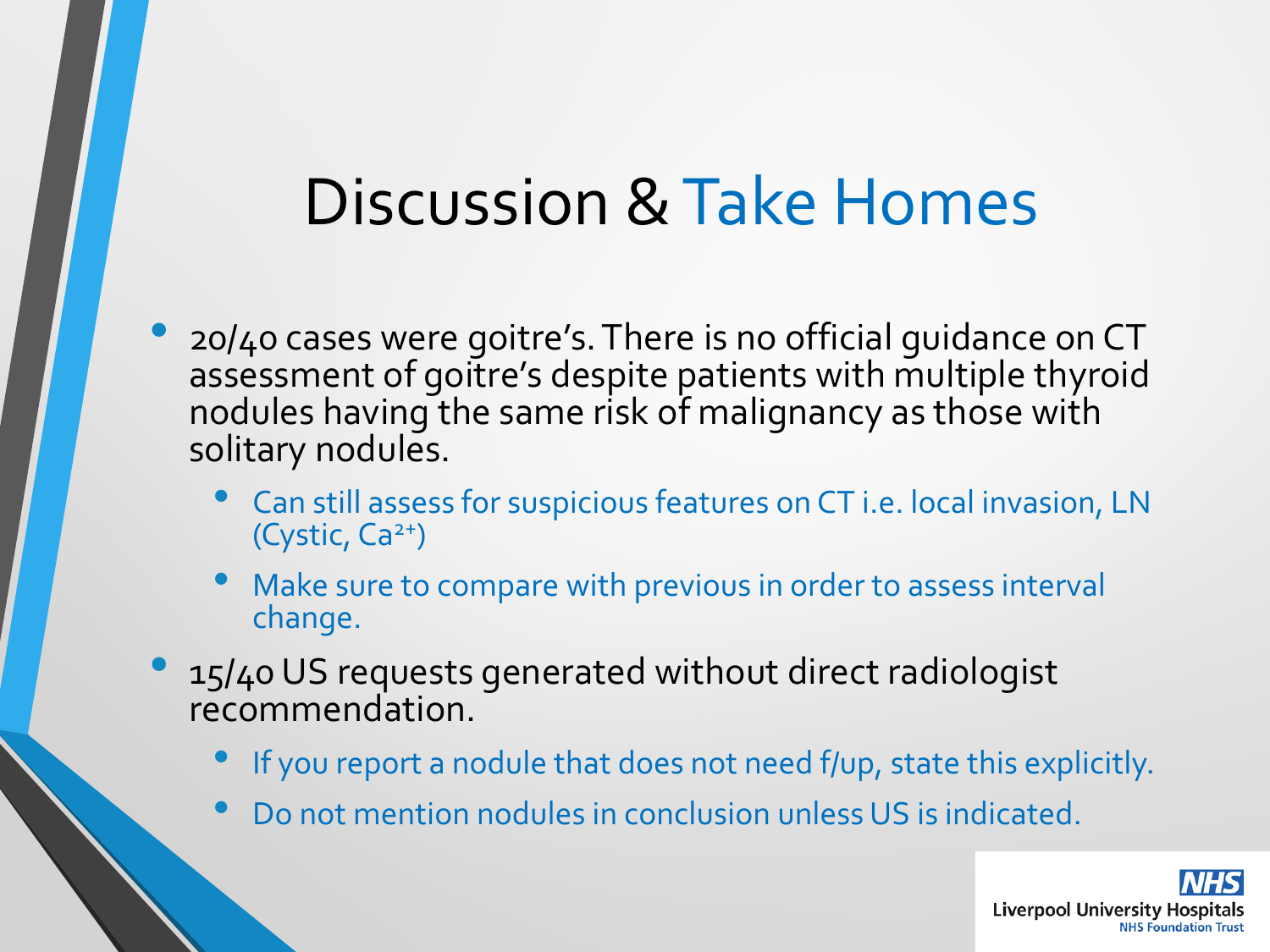#### Discussion & Take Homes

- 34/40 referred lesions were U2 on US. Only 6 underwent FNA and of those 5 were Thy2. Only a single lesion was Thy3f in a 79yo patient who died 3 years later without further investigation.
- No confirmed cancers.
	- Feel empowered to dismiss thyroid nodules odds are in your favour!
	- Use ACR/BTA recommendations as a guide to help in decision making.
	- There will always be a clinical element radiologists cannot know, therefore it's reasonable to say…*"No need f/up in the absence of clinical RFs"*